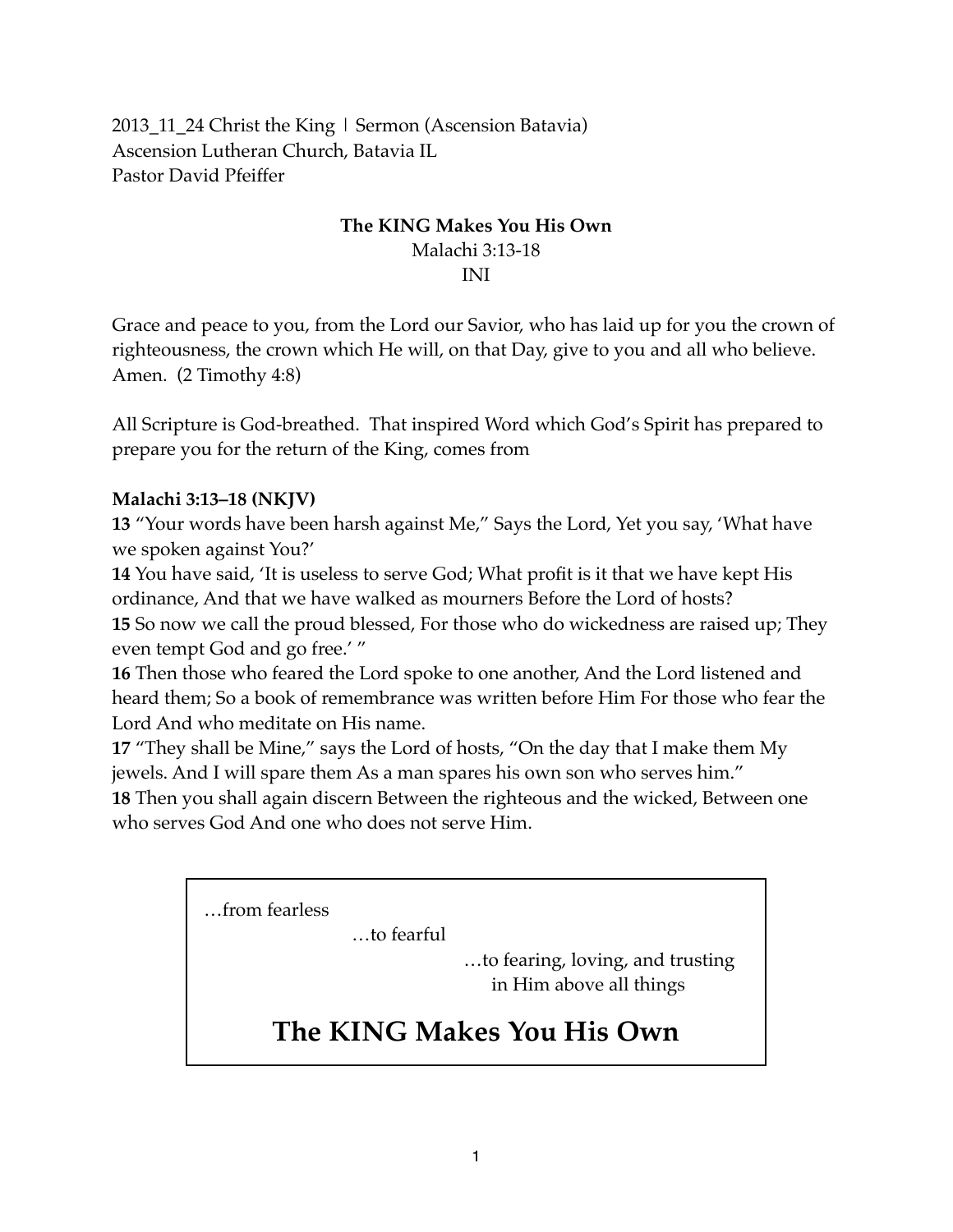# **Let us PRAY: O Christ, you live and reign together with the Father and the Holy Spirit, as One God, One Lord. Keep us ever humble before You, moved by Your love and grace to serve You in true faith. Amen.**

In Jesus name, dear heirs of His kingdom,

Raise your hand if you've ever met a king. We probably don't have much sense of what it is like to fear one person who has sovereign rule over all we say and do. However, I imagine most of us have some sense of what it is like to stand before an authority figure – a parent, a teacher, a boss, a police officer, a judge. We know a bit about what it means to fear a higher authority. Yet the type of fear we experience can vary depending on which one of those authority figures you have in mind.

You see, there are really two kinds of fear. Our Lutheran confessions make this distinction with the terms: "child-like fear" and "slave-like fear." For example, the fear we have for an oppressive, demanding boss is different than the fear we have for a loving, caring dad. The first is a slavish obedience. This fear is motivated only by threats: loss of paycheck, loss of job. The second is a child-like obedience. The child obeys not just because of a potential consequence, but also because he loves and trusts his father.

In the Defense of the Augsburg Confession, Art. XII, we read, "Child-like fear can be clearly defined as an anxiety joined with faith, where faith consoles and sustains the anxious heart, whereas in slavish fear faith does not sustain the anxious heart" (XII.38).

Today is Christ the King Sunday, the last Sunday of the church year. It is a time to reflect on what it means to stand before the King of kings, to bow before Him whom heaven and earth adore, to crown Him Lord of all.

It is a time to examine just what it means to "fear the King." On the one hand you have the person who fears the king only because of threats and demands. He obeys only by fear of the consequences. On the other hand you have the person who obeys out of respect. He sees the king as honorable, caring, and trustworthy. Of course, there is a third sort – the person who has no fear at all. This is the worst, because he both disregards the command, the consequence, and will never know the love which alone can spare us from the punishment we so rightly deserve. So our King endeavors to make you His own – to leads us from being fearless; to being fearful; to the the fulfillment of the first commandment, that we fear, love, and trust our King above all things.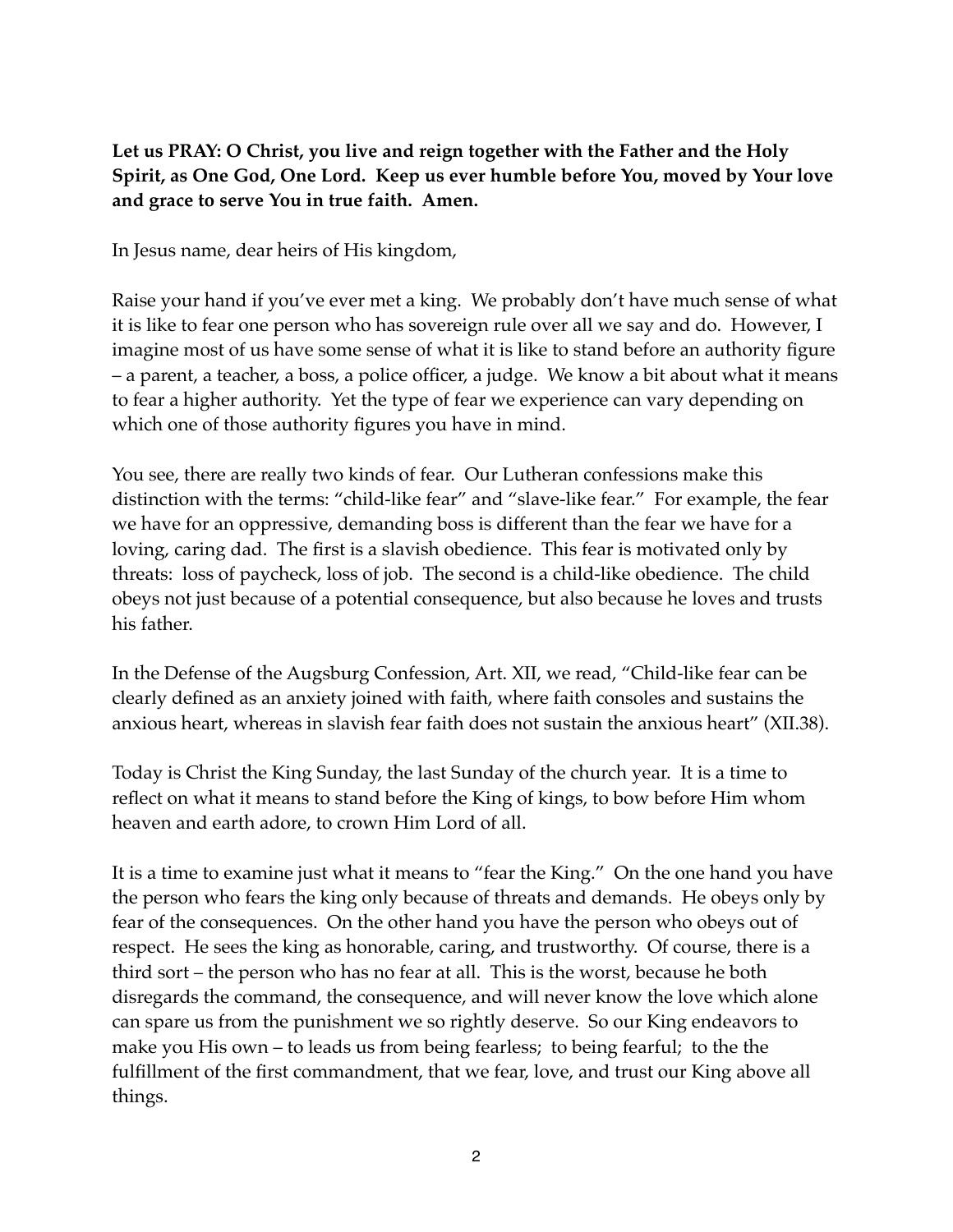#### **… from fearless**

One thing I've had to get used to since moving from Eau Claire, WI, is a difference in traffic. In Eau Claire, what you had to watch out for was people who just didn't know how to drive. Here, however, I've learned to watch out for is people who know how to drive too well. They have a knack for ignoring traffic signs. They are experts at squeezing in the merge lane at the last second. They are well experienced at timing red lights so as to squeak through without getting in an accident.

I begin to notice: everyone is doing it. I begin to say: "Look! Those who do wickedness are raised up, established firmly; they tempt God and go free!" And I begin to think: why not me? "What profit is it that we have kept His ordinance?" (v.14) We might as well do the same. Before we know it that same boldness for sin has reached our thoughts, and evoked our flesh. We decide, its my turn to ignore the traffic signs; its my turn to cut off the next guy; its my turn to run that red light. Everyone else is doing it – so why not me? And we begin to "call the proud blessed."

There comes a point where disobedience has become so common place that it becomes the norm – the accepted behavior. There comes a point when all the state can do is raise the speed limit to try to make things appear right. It can't make people fit the law, so it makes the law fit the behavior.

It is more than traffic signs we're talking about. We're talking about changing what is right and what is wrong depending upon what best suits our behavior. We're talking about making marriage into something that fits the culture rather than God's timeless truth. We're talking about same sex couples, fearless in violating God's natural order of creation, because "everyone is doing it." We're talking about a boyfriend and a girlfriend, fearless in enjoying that blessing which is reserved only for a husband and wife, because "everyone is doing it." We're talking about fearlessness. Fearlessness in the movies we watch, the websites we visit, and the magazines we read, because "everyone is doing it." Everyone ignores the traffic signs, and I am ready to join in. What profit has it gotten us that we have walked about as mourners? Let us eat, drink, and be happy.

"No Fear" is the state of a hardened heart. The LORD says, literally: "Your words have been hardened against me." And we ask ourselves, is this about them or me? Because there is a stubbornness that resides within us all. There is a rationalizing mind that somehow sees sins everyone else is doing, and ignores what is going on right here in my own heart. Do we fear not fear the King? Do we not tremble at the thought of the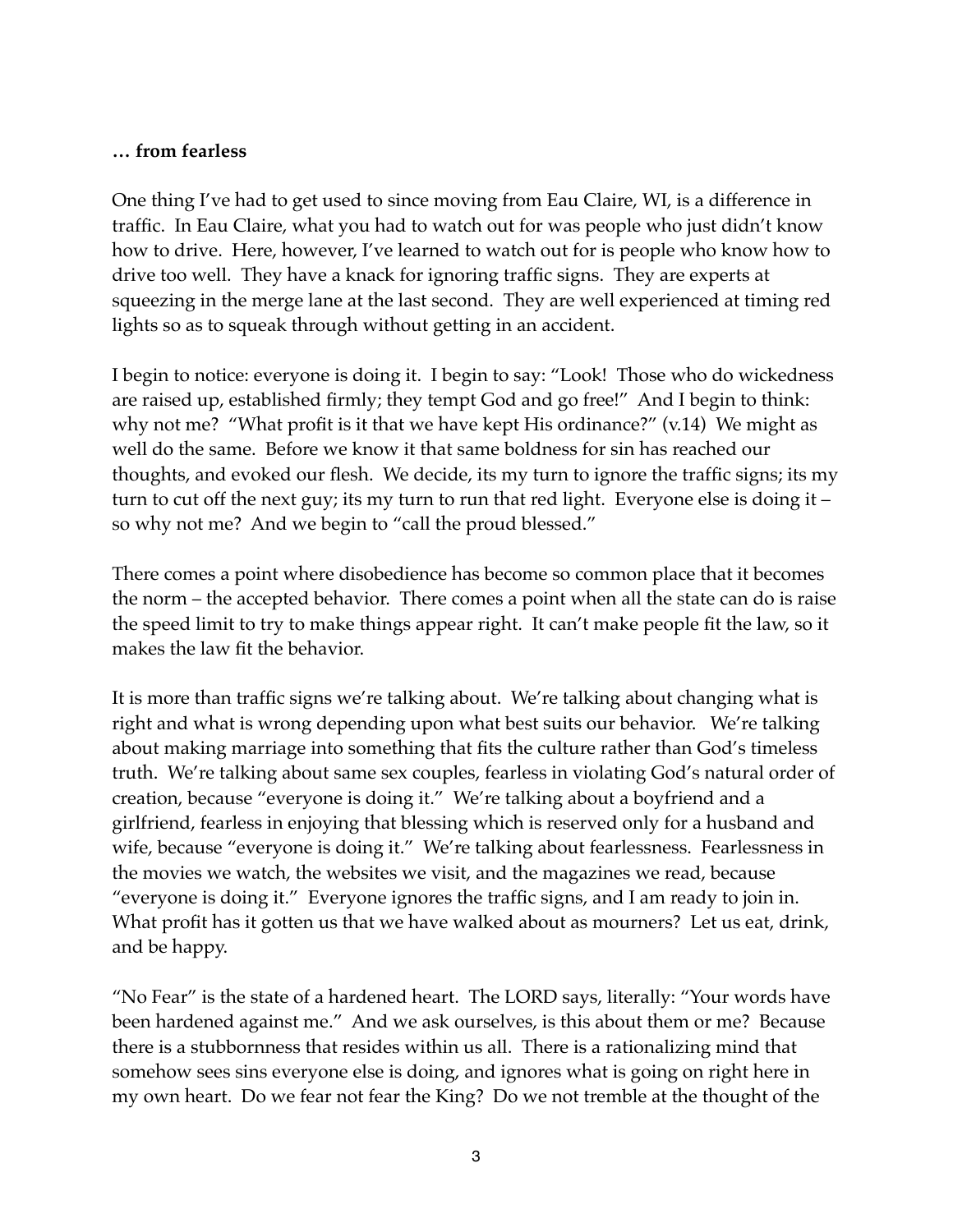righteous King who rules all, sees, all and will judge all? Or is the sinful flesh gotten behind the wheel – running red lights, cutting other people off, driving dead drunk. Such a recklessness is what happens when a person has been cast out of the King's presence. Such a fearless attitude means a person does not belong to the King. Such is the distinction between the righteous and the wicked.

### **… to fearful**

Certain areas have began to monitor traffic by mounting radar detectors around town. They'll catch you when you are least aware. As we hear this, suddenly we are not so quick to run that red light, we slow down a little more in that 45 mph speed zone. Fear is suddenly curbing their behavior. Suddenly we are taken from fearless to fearful.

Knowing we have a righteous King curbs our thinking. It reminds us someone is monitoring our behavior. God's Law is a radar detector zoned in on our heart at all times. This not only makes us cautious, it truly strikes fear into our hear. What will be the consequences of our actions? Such is the fear of a slave – one which obeys only to avoid the consequences: a ticket, jail time, lose a paycheck, lose a job. But this is not really the fear of the LORD. Such anxiety is not what it means to belong to the King. Such fear is no difference than what the King's enemies might feel. There is yet no love, no trust, and no matter how we might try to obey the signs, the 1st commandment is still left broken. Still obedience is only outward and only self-interested. Such anxiety needs to be comforted. Such fear needs to be joined with love and trust.

This is the beginning of wisdom as Proverbs says. But it is only the beginning. The fear of the LORD is not yet complete until it can be shaped into a trusting fear. It is not complete until you are taken from fearful, to fearing, loving, and trusting in your King. And such fear cannot be ours until the King makes you His own. It is not complete until you see that this King, this authority, this judge – is Jesus.

## **… to fearing, loving, and trusting in Him above all things**

True fear is ours when we see this King who will judge us as the King who was once judged for us. …when we see a King who hangs there next to us; a King who was once nothing more than a thief on a cross. A head which was once crowned with thorns, a brow which was once adorned with blood.

And we begin to speak to one another as it says in v.16. We say: "You and I indeed are here justly, we deserve the due reward for our deeds. But this Man has done nothing wrong." In fact, this Man has done everything right. He did everything right.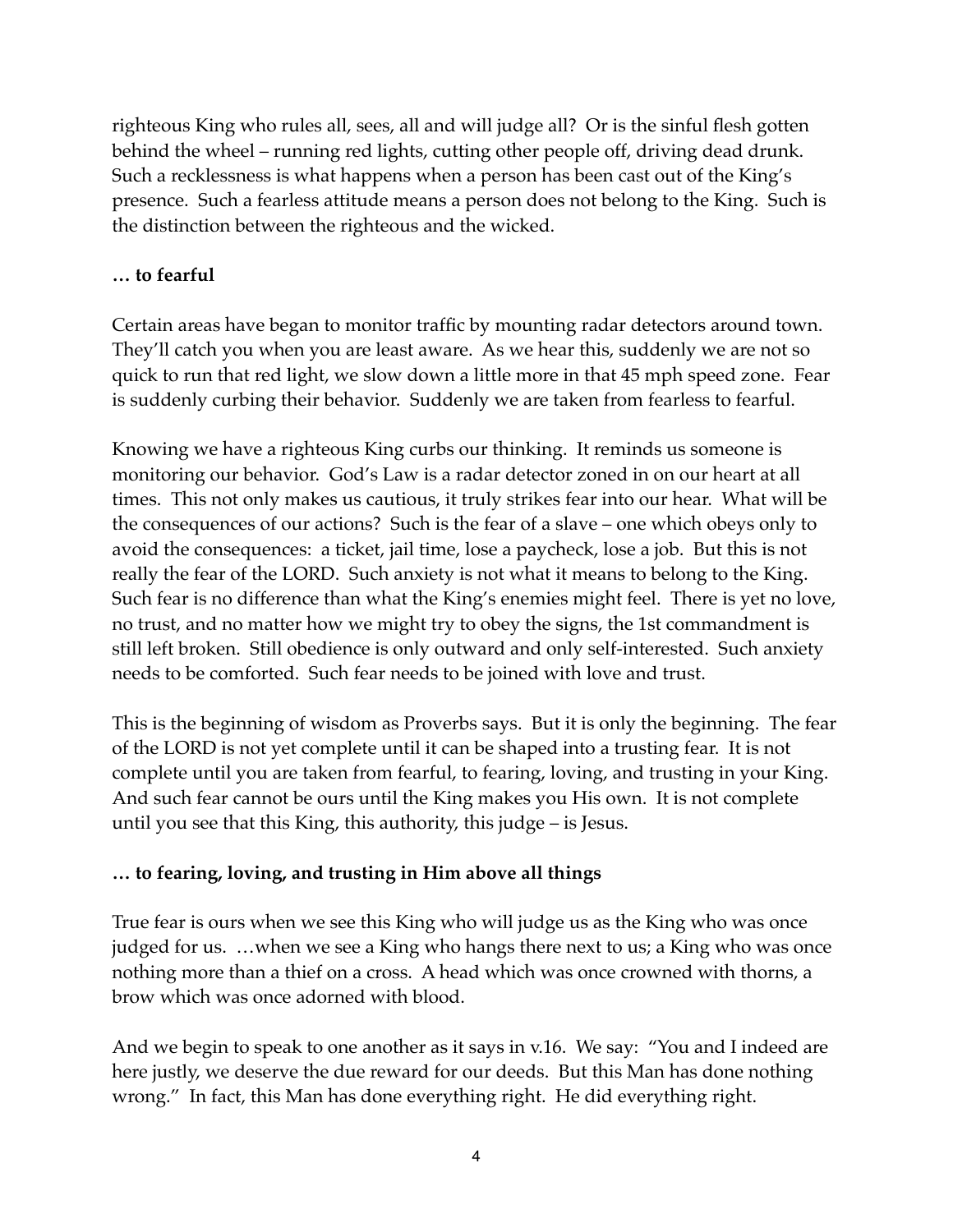He feared God with perfect love and perfect trust. He fulfilled the 1st commandment with – as a beloved son. He did not question, He did not argue or dispute this ordinance, this charge. He did not ask: "what profit is there for me?"

*Hebrews 5:7–9 …who, in the days of His flesh, when He had offered up prayers and supplications, with vehement cries and tears to Him who was able to save Him from death, and was heard because of His godly fear, though He was a Son, yet He learned obedience by the things which He suffered. And having been perfected, He became the author of eternal salvation to all who obey Him,*

And a book of remembrance was written. A book which would never forget the works He performed, the godly cries and tears, the innocence. God would not leave His Son to the such a death, but has raised Him up to the heights of everlasting glory. A book of remembrance is scripted here, in these pages of Scripture so that we might meditate on the value of that name: Jesus –

*Philippians 2:9–11 Therefore God also has highly exalted Him and given Him the name which is above every name, that at the name of Jesus every knee should bow, of those in heaven, and of those on earth, and of those under the earth, and that every tongue should confess that Jesus Christ is Lord, to the glory of God the Father.* 

Now we understand the fear of the LORD. Now we bow. Not because we are fearful. We bow because our fear has been consoled by faith. You now see a King who was willing to give up His crown of glory for you. To make you His own.

*17 "They shall be Mine," says the Lord of hosts, "On the day that I make these who fear My name My jewels. And I will spare them As a man spares his own son who serves him."* 

On the day of your baptism, God made You His own; God made you sons and daughters of the King. God said, "I will spare them," And He says it again, in this book of remembrance, you who fear Him are remembered…

*Psalm 103:10–18 He has not dealt with us according to our sins, Nor punished us according to our iniquities. For as the heavens are high above the earth, So great is His mercy toward those who fear Him; As far as the east is from the west, So far has He removed our transgressions from us. As a father pities his children, So the Lord pities those who fear Him.*